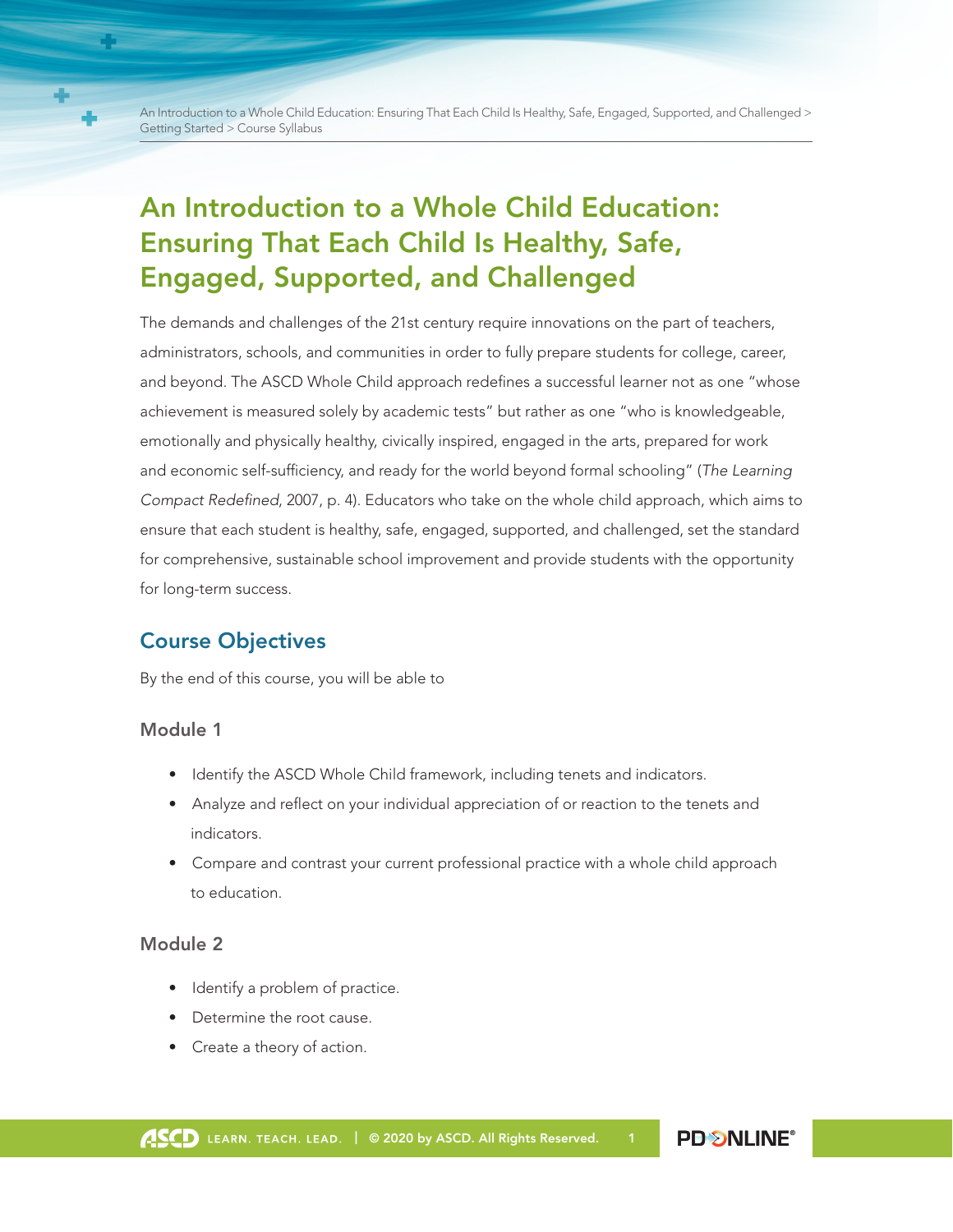

An Introduction to a Whole Child Education: Ensuring That Each Child Is Healthy, Safe, Engaged, Supported, and Challenged > Getting Started > Course Syllabus

• Apply the action planner to your daily practice.

#### Module 3

- Identify how school climate and culture affect every aspect of learning.
- Reflect and improve upon current climate and culture practices.

#### Module 4

- Identify and reflect on practices of instruction and how they relate to the five tenets.
- Implement curricular and classroom instruction modifications that will keep students healthy, safe, engaged, supported, and challenged.

#### Module 5

- Consider multiple measures of accountability to determine what you want to assess with the whole child in mind.
- Analyze classroom situations and determine the most appropriate type of assessment with the whole child in mind.

#### Module 6

- Apply strategies to move toward a whole child approach to classroom management.
- Identify and analyze a problem of practice related to classroom management.

#### Module 7

- Create systems or policies to sustain a whole child approach at the classroom or school level.
- Incorporate the community as part of a whole child approach for your school.
- Implement efficient professional development and capacity-building efforts for faculty and staff as whole child educators.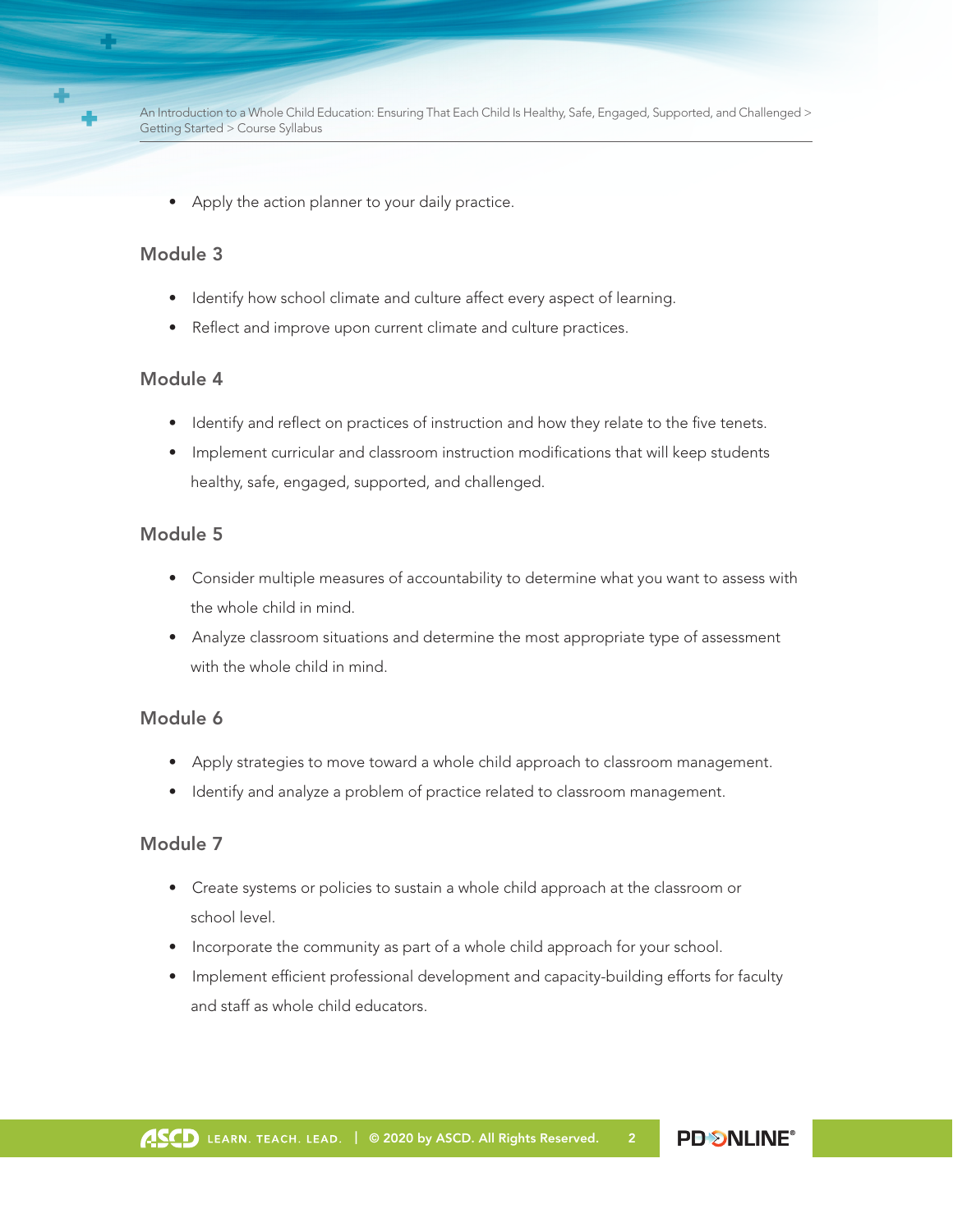

**Change** 

An Introduction to a Whole Child Education: Ensuring That Each Child Is Healthy, Safe, Engaged, Supported, and Challenged > Getting Started > Course Syllabus

### Course Syllabus

| Module 1 | What Is a Whole Child Approach?                                            |
|----------|----------------------------------------------------------------------------|
|          | Module Welcome<br>$\bullet$                                                |
|          | <b>Essential Questions</b><br>$\bullet$                                    |
|          | Module Objectives<br>$\bullet$                                             |
|          | The ASCD Whole Child Approach: Interactive Timeline<br>$\bullet$           |
|          | Video: ASCD's Whole Child Approach to Education<br>$\bullet$               |
|          | Reading: EL-A Whole Child Umbrella<br>$\bullet$                            |
|          | Video: The Whole Child Award: Quest Early College High School<br>$\bullet$ |
|          | Interactive Review: The Five Tenets<br>$\bullet$                           |
|          | Game Review: Whole Child Tenets<br>$\bullet$                               |
|          | The Whole Child Network<br>$\bullet$                                       |
|          | Go Social!<br>$\bullet$                                                    |
|          | Whole Child Indicators<br>$\bullet$                                        |
|          | Knowledge Check<br>$\bullet$                                               |
|          | Application: Aligning Beliefs and Practices<br>$\bullet$                   |
|          | Post-Module Reflection<br>$\bullet$                                        |
|          | Download Reflection and Notes<br>$\bullet$                                 |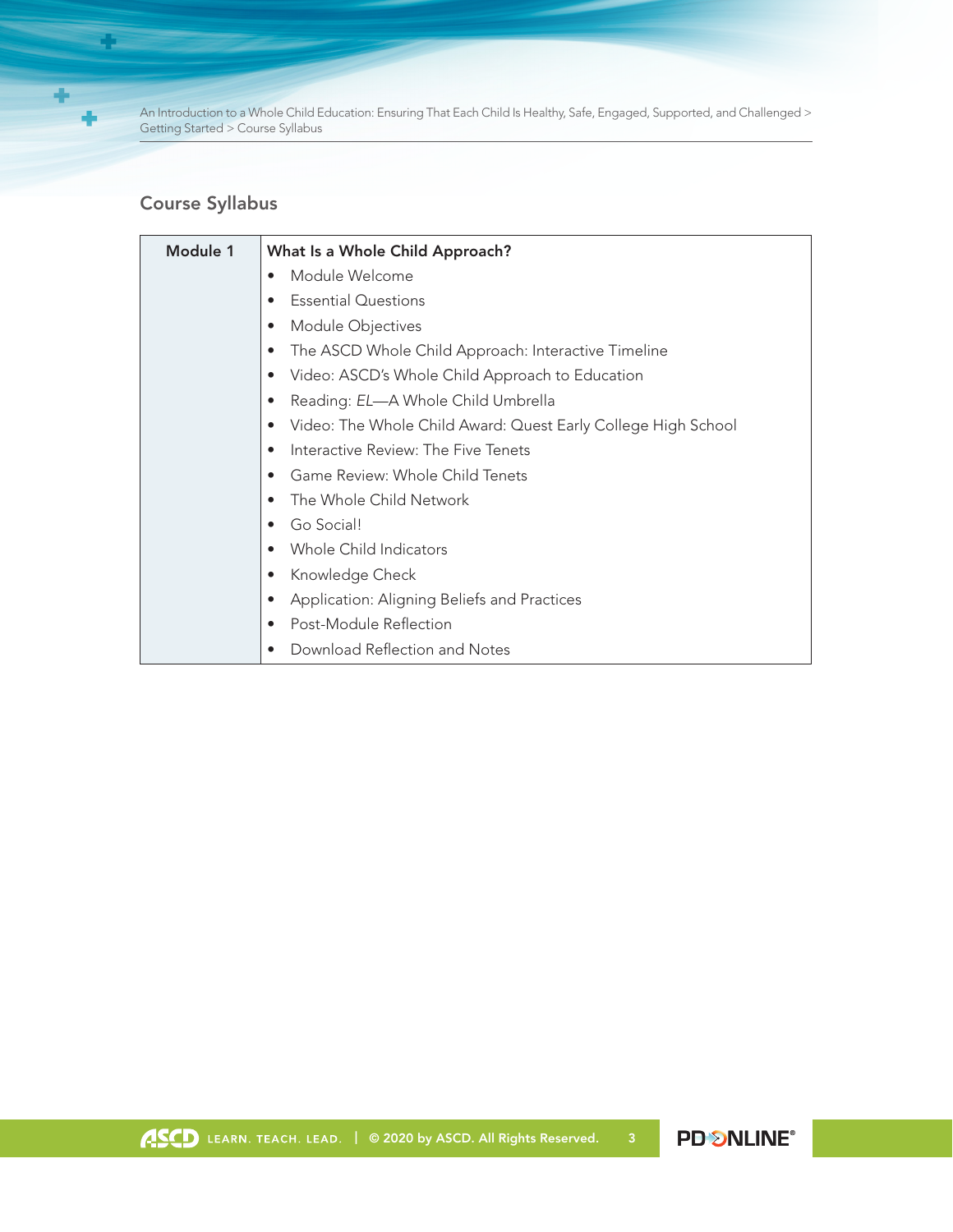÷ ÷

**Change** 

| Module 2 | The ASCD Action Planner                                         |
|----------|-----------------------------------------------------------------|
|          | Module Welcome                                                  |
|          | <b>Essential Questions</b>                                      |
|          | Module Objectives<br>$\bullet$                                  |
|          | Reading: Identify a Problem of Practice                         |
|          | Video: Identifying a Problem of Practice<br>$\bullet$           |
|          | Application 1: Identify a Problem of Practice                   |
|          | Reading: Root Cause Analysis                                    |
|          | Application 2: Root Cause Analysis<br>$\bullet$                 |
|          | Reading: Theory of Action                                       |
|          | Application 3: Write a Theory of Action<br>$\bullet$            |
|          | Reading: Develop an Action Plan<br>$\bullet$                    |
|          | Video: Making the Pitch                                         |
|          | Application 4: Empower Students to Lead (Optional)<br>$\bullet$ |
|          | Post-Module Reflection                                          |
|          | Download Reflection and Notes                                   |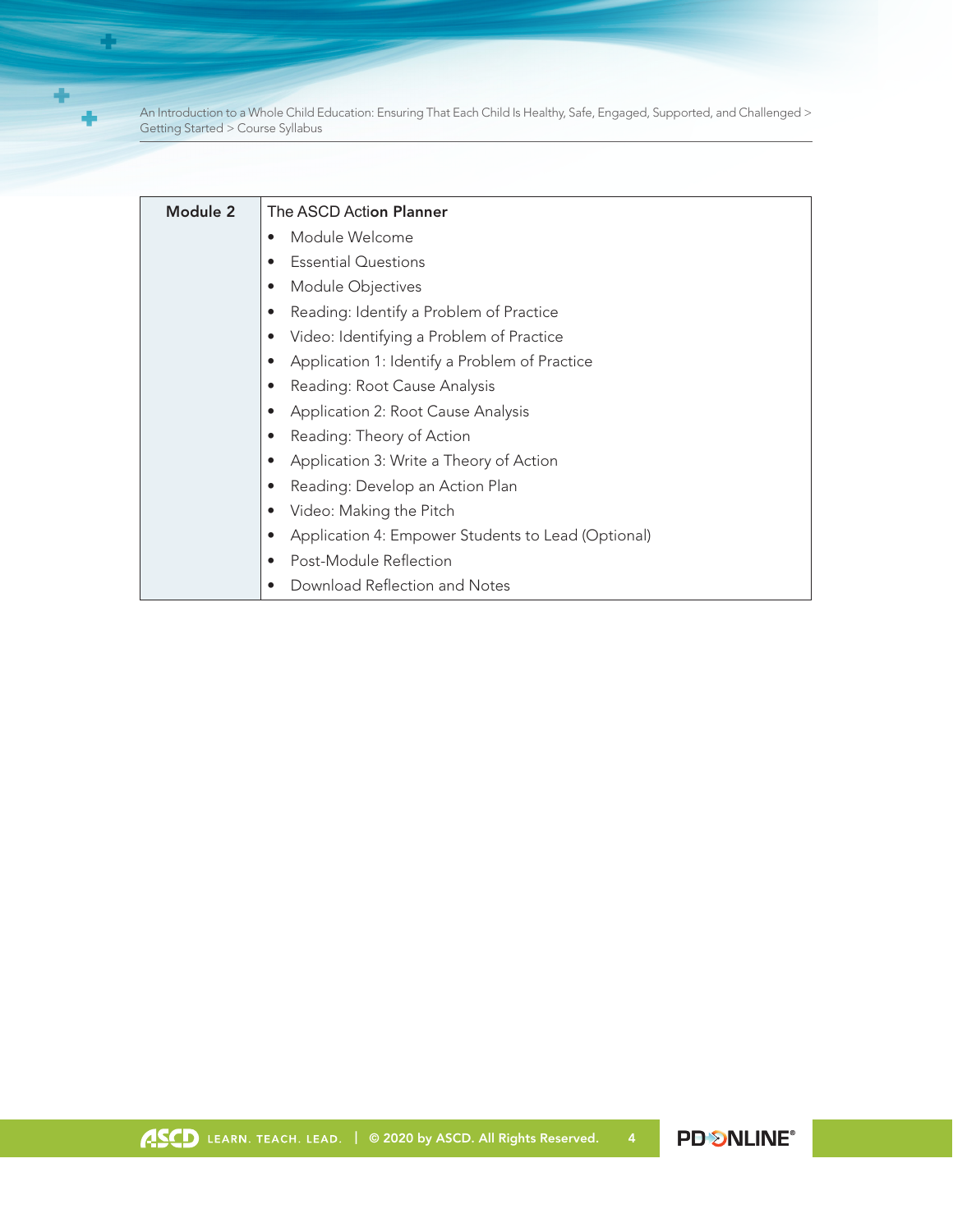÷

a pos

| Module 3 | <b>Climate and Culture</b>                                                                                                                  |
|----------|---------------------------------------------------------------------------------------------------------------------------------------------|
|          | Module Welcome                                                                                                                              |
|          | <b>Essential Questions</b><br>$\bullet$                                                                                                     |
|          | Module Objectives                                                                                                                           |
|          | School Climate and Culture Indicators                                                                                                       |
|          | Video: School Climate and Culture: How They Are Different<br>$\bullet$                                                                      |
|          | Reading: School Climate Change                                                                                                              |
|          | Application 1: School Climate Change<br>$\bullet$                                                                                           |
|          | Video: Disrupting Poverty in the Elementary School<br>$\bullet$                                                                             |
|          | Climate and Culture: Leadership and Classroom Pathways<br>$\bullet$                                                                         |
|          | Leadership Pathway<br>$\bullet$                                                                                                             |
|          | Taking the "Whole Adult" Approach<br>$\circ$                                                                                                |
|          | Reading: Toxic School Cultures: How They Get That Way and Stay<br>$\circ$<br>That Way                                                       |
|          | o Video: Changing School Culture                                                                                                            |
|          | O Video: Don't Count Me Out                                                                                                                 |
|          | Video: ASCD's Whole Child Symposium on Poverty and Education<br>$\circ$                                                                     |
|          | Reading: ASCD Express-Building a Culture of Yes: Five Strategies to<br>$\circ$<br>Unlock Possibilities and Innovation in Schools (Optional) |
|          | Classroom Pathway<br>$\bullet$                                                                                                              |
|          | Reading: Is My Classroom a "Bam!" Classroom?<br>$\circ$                                                                                     |
|          | Reading: EL-Making Diverse Classrooms Safer for Learning<br>$\circ$                                                                         |
|          | Reading: EL-Show & Tell: A Video Column / Two Times Ten Conver-<br>О<br>sations                                                             |
|          | Video: EL-Show & Tell: A Video Column / Two Times Ten Conversa-<br>$\circ$<br>tions                                                         |
|          | Knowledge Check<br>$\bullet$                                                                                                                |
|          | Application 2: Climate and Culture Action Planner<br>$\bullet$                                                                              |
|          | Post-Module Reflection                                                                                                                      |
|          | Download Reflection and Notes                                                                                                               |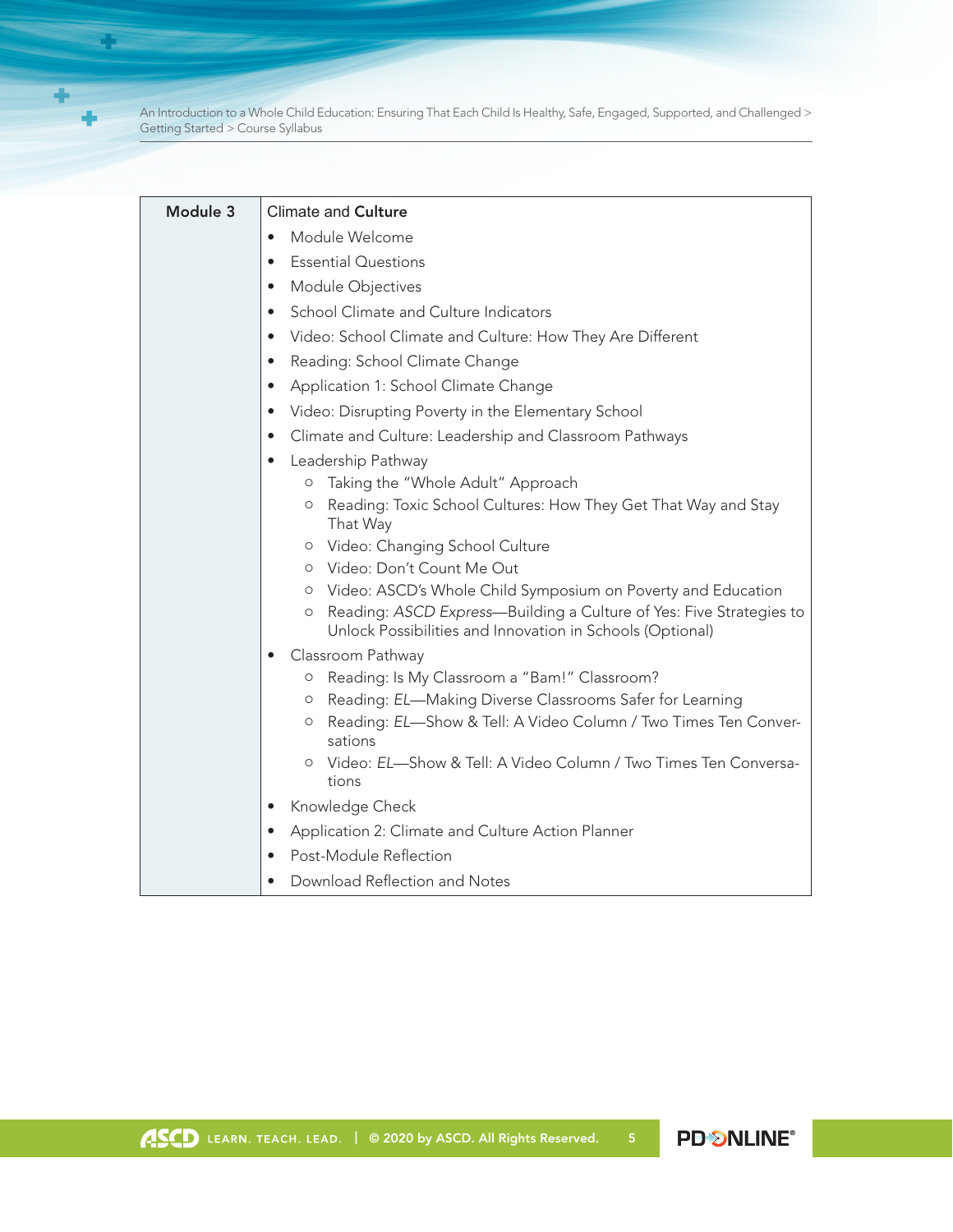÷

**Change** 

| Module 4 | Curriculum and Instruction                                                                |
|----------|-------------------------------------------------------------------------------------------|
|          | Module Welcome<br>$\bullet$                                                               |
|          | <b>Essential Questions</b><br>$\bullet$                                                   |
|          | Module Objectives<br>$\bullet$                                                            |
|          | Curriculum and Instruction Indicators<br>$\bullet$                                        |
|          | Climate as the Foundation of Curriculum and Instruction<br>$\bullet$                      |
|          | Reading: Learning That's Worthwhile<br>$\bullet$                                          |
|          | Application 1: Backward Design for Social and Emotional Skills<br>$\bullet$               |
|          | <b>Application 2: Diversity Mapping</b><br>$\bullet$                                      |
|          | Active Learning Strategies for Curriculum and Instruction<br>$\bullet$                    |
|          | Leadership Pathway<br>$\bullet$                                                           |
|          | Resources for Implementing Active Learning Strategies<br>O                                |
|          | Reading: EL-Show & Tell: A Video Column / Public Spirit in the<br>$\circ$<br>Classroom    |
|          | Video: EL-Show & Tell: A Video Column / Public Spirit in the Class-<br>$\circ$<br>room    |
|          | Classroom Pathway<br>$\bullet$                                                            |
|          | Examples of Project-Based Learning<br>$\circ$                                             |
|          | Reading: ASCD Express-The Service Learning-Empathy Connection<br>$\circ$                  |
|          | Webinar: Supporting Trans and Gender-Nonconforming Students<br>O<br>with Pride (Optional) |
|          | Knowledge Check<br>$\bullet$                                                              |
|          | Application 3: Action Planner<br>$\bullet$                                                |
|          | Post-Module Reflection<br>$\bullet$                                                       |
|          | Download Reflection and Notes                                                             |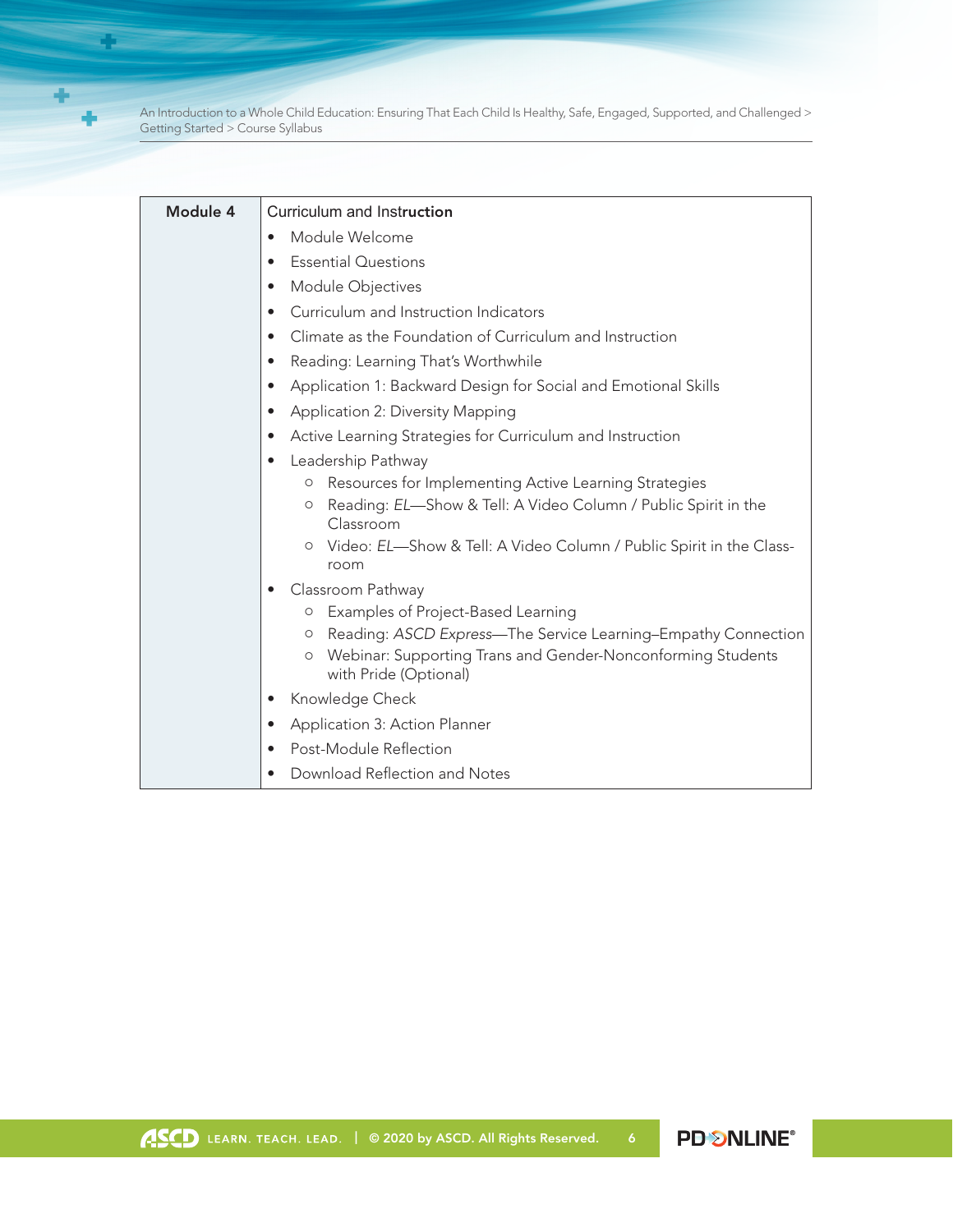÷ ÷

**Change** 

| Module 5 | Assessment                                                                                                                  |
|----------|-----------------------------------------------------------------------------------------------------------------------------|
|          | Module Welcome                                                                                                              |
|          | <b>Essential Question</b><br>$\bullet$                                                                                      |
|          | Module Objectives<br>$\bullet$                                                                                              |
|          | Assessment Indicators<br>$\bullet$                                                                                          |
|          | Reading: EL-Three Key Questions on Measuring Learning<br>$\bullet$                                                          |
|          | Reading: Multimetric Accountability                                                                                         |
|          | Application 1: What Matters with the ASCD Whole Child Approach<br>$\bullet$                                                 |
|          | Reading: ASCD Express-Building Mathematical Skills and Community<br>$\bullet$<br>Relationships Through Crash Reconstruction |
|          | Reading: ASCD Express-How Action Research Forms Student-Centered<br>Classrooms                                              |
|          | Application 2: How Should We Assess with the Whole Child in Mind?                                                           |
|          | Video: EL—Show & Tell: A Video Column / A Map for Meaningful Learning                                                       |
|          | Knowledge Check<br>$\bullet$                                                                                                |
|          | Application 3: Action Planner for Assessment<br>$\bullet$                                                                   |
|          | Post-Module Reflection<br>$\bullet$                                                                                         |
|          | Download Reflection and Notes                                                                                               |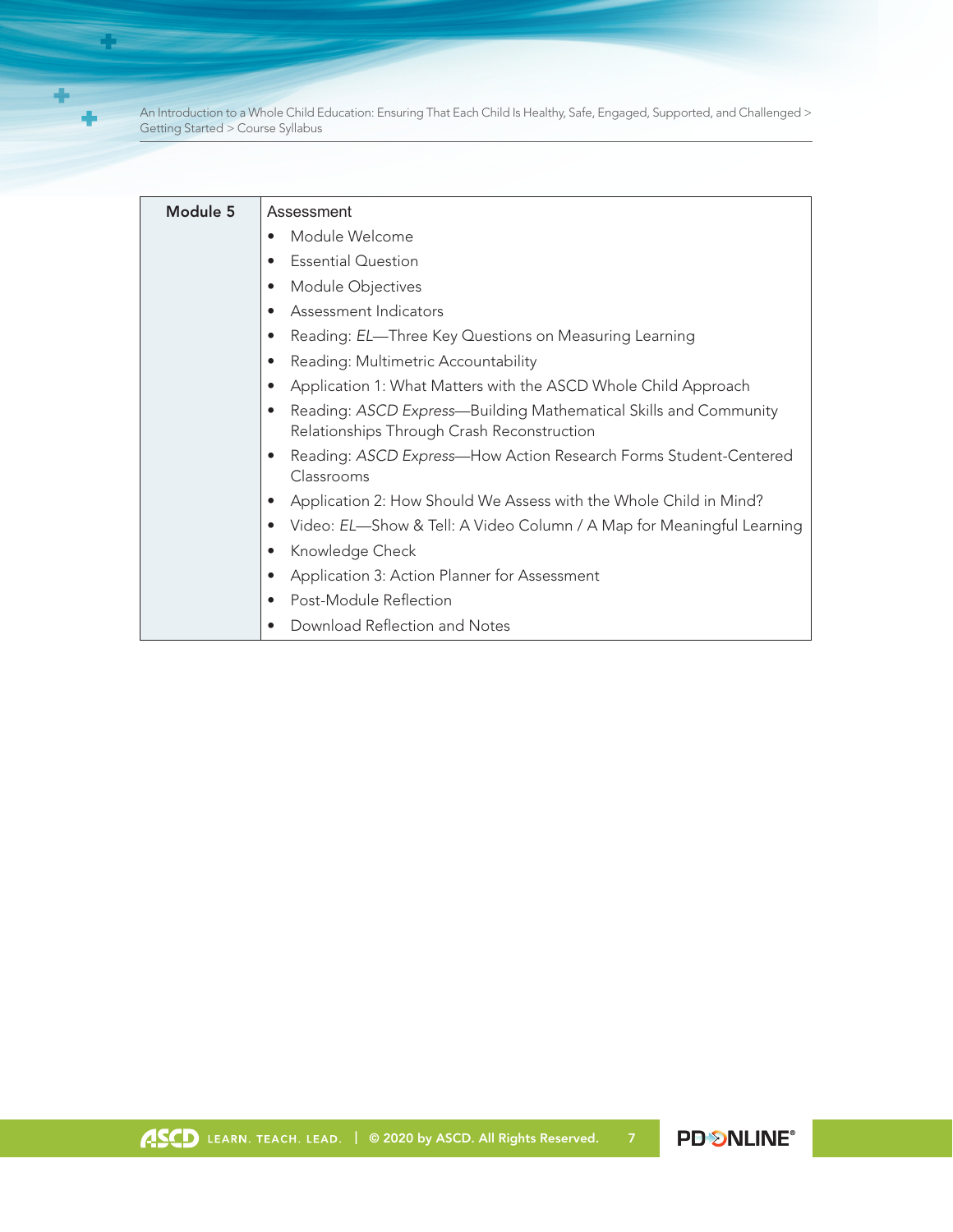$\ddot{}$ ÷

¢.

| Module 6 | <b>Classroom Management</b>                                                     |
|----------|---------------------------------------------------------------------------------|
|          | Module Welcome<br>$\bullet$                                                     |
|          | <b>Essential Question</b><br>$\bullet$                                          |
|          | Module Objectives<br>$\bullet$                                                  |
|          | Classroom Management Indicators<br>$\bullet$                                    |
|          | Scenario: Aiden<br>$\bullet$                                                    |
|          | Application 1: Ask "Why" and Apply the ASCD Whole Child Approach<br>$\bullet$   |
|          | Classroom Management: Leadership and Classroom Pathways<br>$\bullet$            |
|          | Leadership Pathway<br>$\bullet$                                                 |
|          | Reading: EL-Addressing Dangerous Behavior<br>$\circ$                            |
|          | Resources for Classroom Management Across Your School<br>O                      |
|          | Classroom Pathway                                                               |
|          | o Scenario: Julie                                                               |
|          | Reading: The Biology of Trauma<br>O<br>O Video: Trauma, The Brain, and Behavior |
|          | Traditional Classroom Management Models and the ASCD Whole<br>$\circ$           |
|          | Child Approach                                                                  |
|          | Application 2: Action Planner for Classroom Management                          |
|          | Post-Module Reflection<br>$\bullet$                                             |
|          | Download Reflection and Notes                                                   |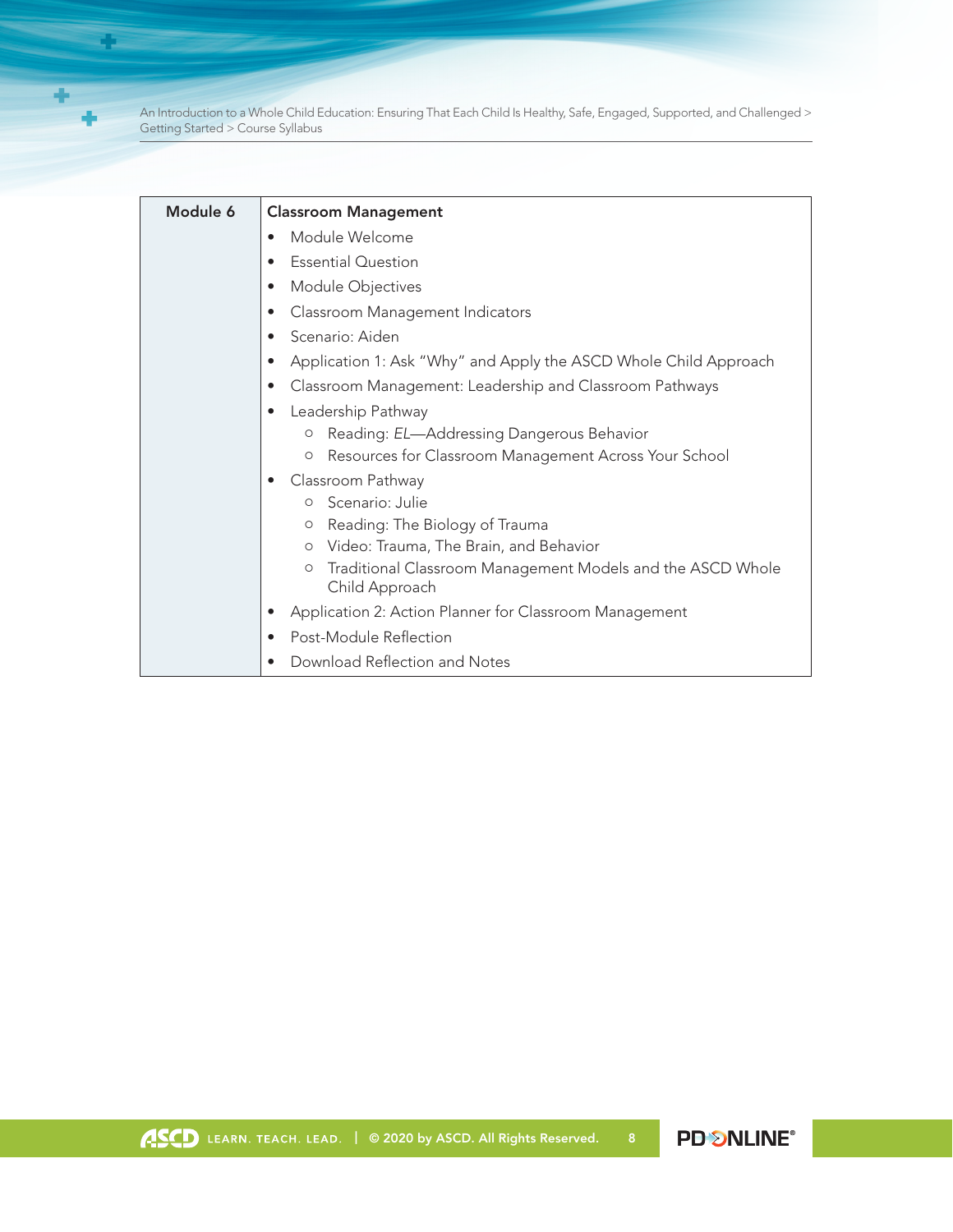÷ ÷

**Participate** 

| Module 7 | <b>Sustaining the Whole Child Approach</b>                                                 |
|----------|--------------------------------------------------------------------------------------------|
|          | Module Welcome<br>$\bullet$                                                                |
|          | <b>Essential Question</b>                                                                  |
|          | Module Objectives                                                                          |
|          | Reading: Sustainability: Use Collaboration and Coordination to Ensure<br>Long-Term Success |
|          | Examples of Community Collaboration                                                        |
|          | The Whole Child in Action: Butterfield Trail Middle School<br>$\bullet$                    |
|          | Application 1: Processes and Practices in the Classroom or School                          |
|          | Reading: EL-Show & Tell: A Video Column / Leading PD That Works<br>$\bullet$               |
|          | Video: EL-Show & Tell: A Video Column / Leading PD That Works<br>$\bullet$                 |
|          | Professional Development Resources at ASCD (Optional)<br>$\bullet$                         |
|          | Knowledge Check                                                                            |
|          | Application 2: Action Planner for Sustainability                                           |
|          | Post-Module Reflection<br>$\bullet$                                                        |
|          | Download Reflection and Notes                                                              |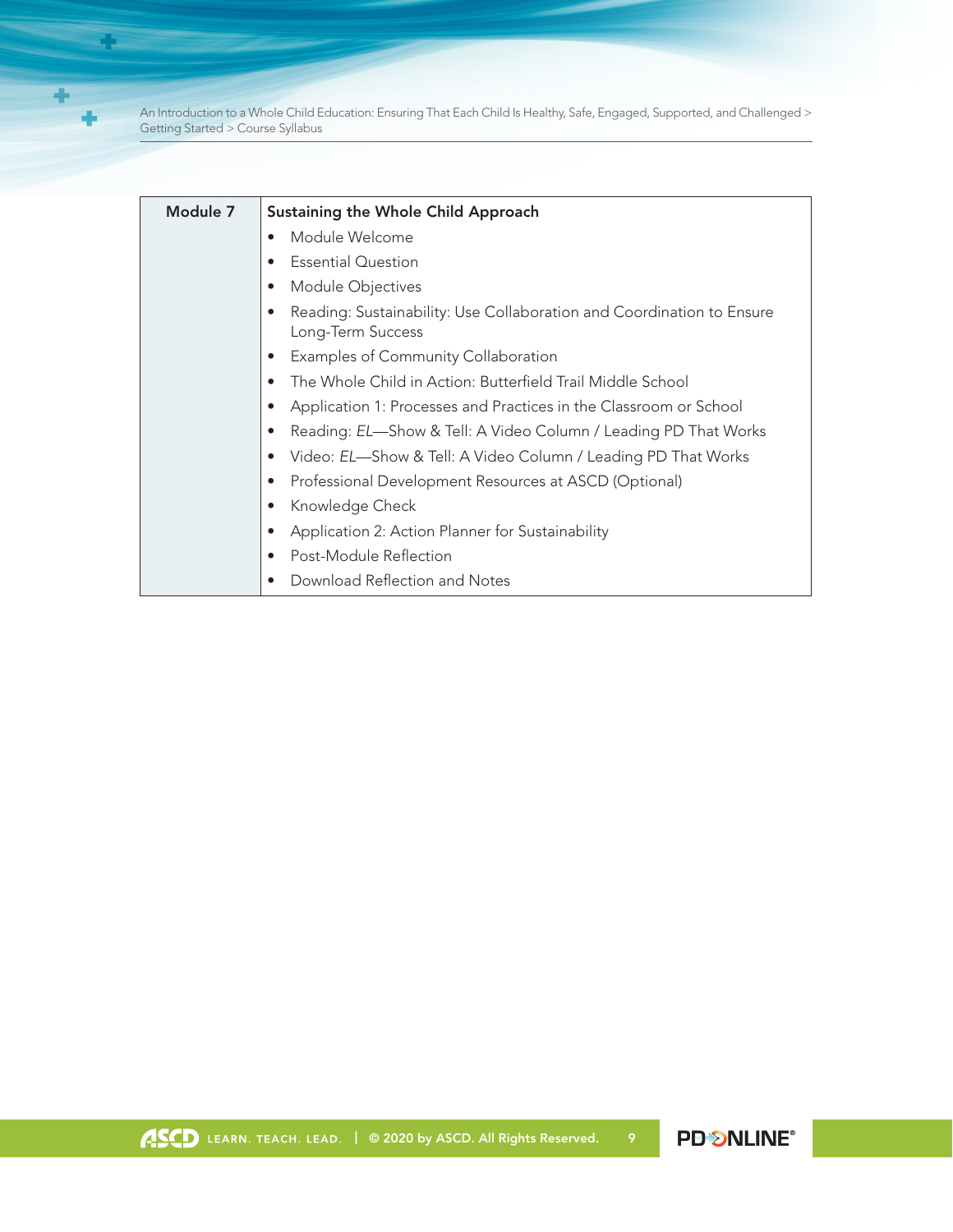#### Bibliography

- Anderson, T., Maness, B., & Torres, L. (2015, Spring). Addressing poverty as a sector, as a school, and as a classroom. In S. Slade (Chair), *The 2015 Whole Child Symposium on Poverty and Education* (ASCD, 2015). Symposium conducted by ASCD in Washington, D.C. Retrieved from http://www.ascd.org/conferences/whole-child-symposium/past-events.aspx#spring2015
- Armstrong, T. (2019). Joining the quiet revolution. In T. Armstrong, *Mindfulness in the Classroom: Strategies for Promoting Concentration, Compassion, and Calm*, pp. 7–19, Alexandria, VA: ASCD.
- ASCD. (2019). *Activate professional development in your school quick reference guide.* Alexandria, VA: ASCD.
- ASCD (2019). ASCD topic: School climate and culture—How they are different [video]. Retrieved from<http://www.ascd.org/research-a-topic/school-culture-and-climate-resources.aspx>
- ASCD. (n.d.). ASCD Activate professional learning library. Retrieved from<https://activate.ascd.org>
- ASCD (n.d.). *ASCD's Whole Child Approach to Education.* [Video] Retrieved from <http://www.ascd.org/whole-child.aspx>
- ASCD. (2019). ASCD whole child network indicators and tenets. Alexandria, VA: ASCD. Retrieved from [http://files.ascd.org/pdfs/programs/WholeChildNetwork/WCN\\_2019\\_Indicators\\_Tenets.pdf](http://files.ascd.org/pdfs/programs/WholeChildNetwork/WCN_2019_Indicators_Tenets.pdf)
- ASCD. (n.d.). Avoiding the pitfalls of project-based learning [MyTeachSource topic pack]. Retrieved from<http://myteachsource.ascd.org>
- ASCD (n.d.). Changing school culture [MyTeachSource topic pack]. Retrieved from <http://myteachsource.ascd.org>
- ASCD. (2016). *Disrupting poverty in the elementary school classroom* [DVD]. Alexandria, VA: ASCD.
- ASCD. (2017). *Don't count me out* [DVD]. Alexandria, VA: ASCD.
- ASCD. (n.d.) *High schools that work* [PD In Focus channel]. Retrieved from <http://pdinfocus.ascd.org>
- ASCD. (2014). Managing the process of PBL. *ASCD Express, 10*(4).
- ASCD. (n.d.) Supporting trans and gender-nonconforming students with pride [webinar]. Retrieved from [http://www.ascd.org/professional-development/webinars/supporting](http://www.ascd.org/professional-development/webinars/supporting-trans-and-gender-nonconforming-students-with-pride-webinar.aspx) [-trans-and-gender-nonconforming-students-with-pride-webinar.aspx](http://www.ascd.org/professional-development/webinars/supporting-trans-and-gender-nonconforming-students-with-pride-webinar.aspx)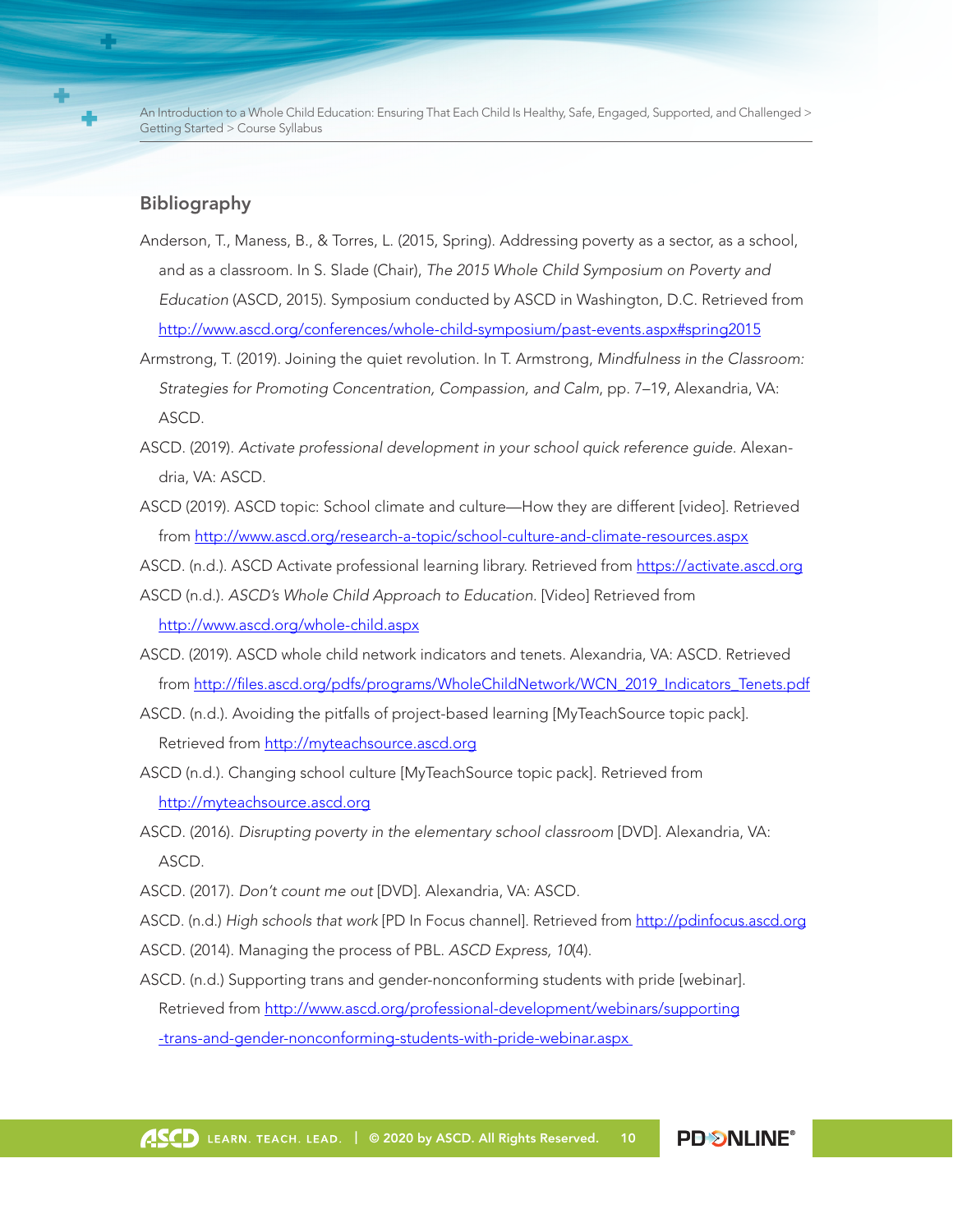- ASCD. (2007). *The learning compact redefined: A call to action.* Retrieved from [http://www.ascd](http://www.ascd.org/ASCD/pdf/Whole%20Child/WCC%20Learning%20Compact.pdf) [.org/ASCD/pdf/Whole%20Child/WCC%20Learning%20Compact.pdf](http://www.ascd.org/ASCD/pdf/Whole%20Child/WCC%20Learning%20Compact.pdf)
- ASCD. (2017, Winter). The whole child in action. *Policy Priorities, 23*(4), p. 4. Retrieved from [http://www.ascd.org/publications/newsletters/policy-priorities/vol23/num04/The-Whole-Child](http://www.ascd.org/publications/newsletters/policy-priorities/vol23/num04/The-Whole-Child-in-Action.aspx) [-in-Action.aspx](http://www.ascd.org/publications/newsletters/policy-priorities/vol23/num04/The-Whole-Child-in-Action.aspx)
- Boss, S., & Larmer, J. (2018). Build the culture. In S. Boss & J. Larmer, *Project based teaching: How to create rigorous and engaging learning experiences*, pp. 11–37. Alexandria, VA: ASCD.
- Boss, S. (2009, September). Managing messy learning. *Educational Leadership, 67*(1) [online-only article]. Retrieved from [http://www.ascd.org/publications/educational-leadership/sept09/vol67](http://www.ascd.org/publications/educational-leadership/sept09/vol67/num01/Managing-Messy-Learning.aspx) [/num01/Managing-Messy-Learning.aspx](http://www.ascd.org/publications/educational-leadership/sept09/vol67/num01/Managing-Messy-Learning.aspx)
- Carstarphen, M. J., & Graff, E. (2019, October). Seeding SEL across schools: Strategies for leaders. *Educational Leadership, 76*(2), pp. 30–34.
- Cottril, S. (2017, October 26). Thinking and acting like scientists. *ASCD Express, 13*(4). Retrieved from<http://www.ascd.org/ascd-express/vol13/1304-cottrill.aspx>
- DeWitt, P., & Slade, S. (2014). *School Climate Change: How do I build a positive environment for learning?* Alexandria, VA: ASCD.
- Fisher, D., & Frey, N. (2019). Learning that's worthwhile. In D. Fisher & N. Frey, *All learning is social and emotional: Helping students develop essential skills for the classroom and beyond* (pp. 1–17). Alexandria, VA: ASCD.
- Fisher, D., & Frey, N. (2018, February). Show & tell: A video column / A map for meaningful learning. *Educational Leadership, 75*(5), pp. 82–83.
- Fisher, D., & Frey, N. (2019, October). Show & tell: A video column / Getting started with restorative practices. *Educational Leadership, 77*(2), pp. 84–85.
- Fisher, D., & Frey, N. (2019, March). Show & tell: A video column / Leading PD that works. *Educational Leadership, 76*(6), pp. 84–85.
- Fisher, D., & Frey, N. (2019, April). Show & tell: A video column / Public spirit in the classroom. *Educational Leadership, 76*(7), pp. 85–86.
- Fisher, D., & Frey, N. (2016, September). Show & tell: A video column / Two times ten conversations. *Educational Leadership, 74*(1), pp. 84–85.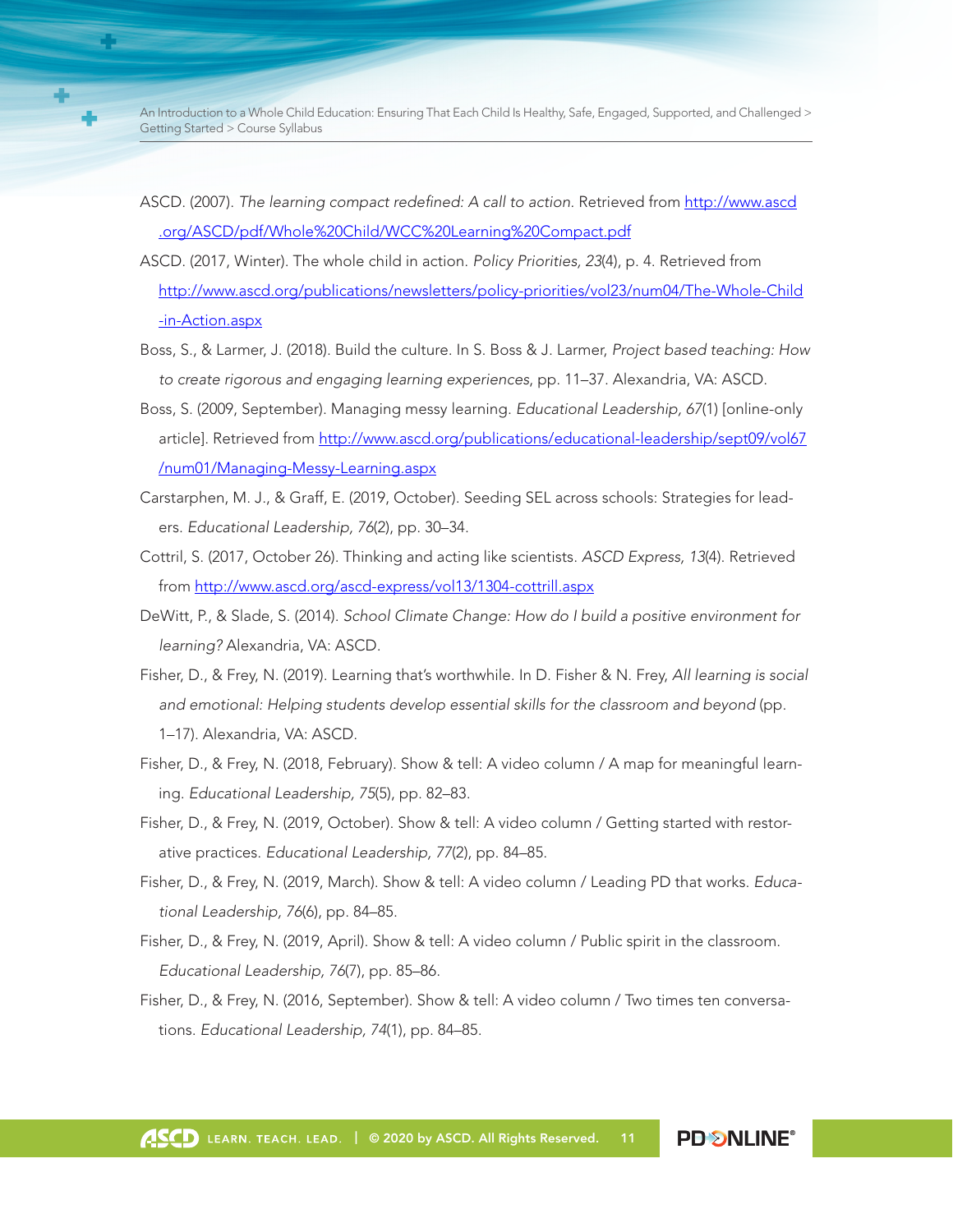- Gallagher, A., & Thordarson, K. (2018, March 22). Building a culture of yes: Five strategies to unlock possibilities and innovation in schools. *ASCD Express, 13*(14). Retrieved from <http://www.ascd.org/ascd-express/vol13/1314-gallagher.aspx>
- Gruenert, S., & Whitaker, T. (2019). Toxic school cultures: How they get that way and stay that way. Adapted from Gruenert, S., & Whitaker, T., *Committing to the culture: How leaders can create and sustain positive schools,* pp. 29–33 and 43–50. Alexandria, VA: ASCD.
- Ginsberg, M. (2015, March). Making diverse classrooms safer for learning. *Educational Leadership, 72*(6) [online-only article]. Retrieved from [http://www.ascd.org/publications](http://www.ascd.org/publications/educational-leadership/mar15/vol72/num06/Making-Diverse-Classrooms-Safer-for-Learning.aspx) [/educational-leadership/mar15/vol72/num06/Making-Diverse-Classrooms-Safer-for](http://www.ascd.org/publications/educational-leadership/mar15/vol72/num06/Making-Diverse-Classrooms-Safer-for-Learning.aspx) [-Learning.aspx](http://www.ascd.org/publications/educational-leadership/mar15/vol72/num06/Making-Diverse-Classrooms-Safer-for-Learning.aspx)
- Hierck, T., & Peterson, K. (2018, March 22). Focusing on the 19 behaviors most essential to a positive school culture. *ASCD Express, 13*(14). Retrieved from [http://www.ascd.org/ascd-express](http://www.ascd.org/ascd-express/vol13/1314-hierck.aspx) [/vol13/1314-hierck.aspx](http://www.ascd.org/ascd-express/vol13/1314-hierck.aspx)
- Jung, L., & Smith, D. (2018, September). Tear down your behavior chart. *Educational Leadership, 76*(1), pp. 12–18.
- Kafele, B. (2016). Classroom climate and culture. In Kafele, B., *The teacher 50: Critical questions for inspiring classroom excellence* (pp. 21–26), Alexandria, VA: ASCD.
- McTighe, J. (2018, February). Three key questions on measuring learning. *Educational Leadership, 75*(5), pp. 14–20.
- Murphy, A., & Van Brunt, B. (2018, September). Addressing dangerous behavior in the classroom. *Educational Leadership, 76*(1), pp. 66–70.
- PBLWorks. (2009, May 28). Watershed project: Manage the process [video]. Retrieved February 3, 2020, from [https://www.youtube.com/watch?v=-PRx76uJ864&feature=emb\\_logo](https://www.youtube.com/watch?v=-PRx76uJ864&feature=emb_logo)
- Remijan, K. (2017, November 22). Building mathematical skills and community relationships through crash reconstruction. *ASCD Express, 13*(6). Retrieved from [http://www.ascd.org](http://www.ascd.org/ascd-express/vol13/1306-remijan.aspx) [/ascd-express/vol13/1306-remijan.aspx](http://www.ascd.org/ascd-express/vol13/1306-remijan.aspx)
- Sandles, D. (2017, November 22). The service learning–empathy connection. *ASCD Express, 13*(6). Retrieved from<http://www.ascd.org/ascd-express/vol13/1306-sandles.aspx>